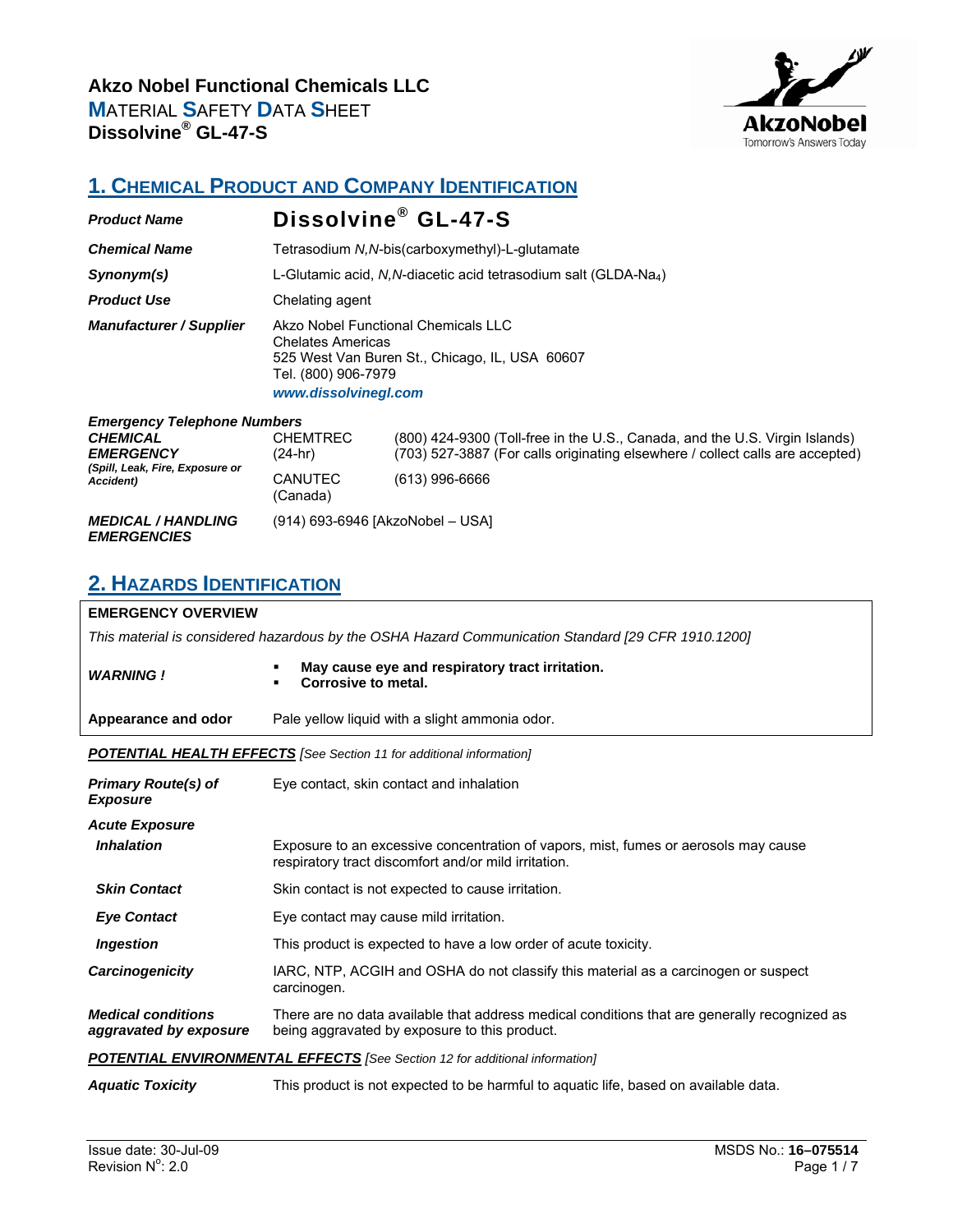### **3. COMPOSITION / INFORMATION ON INGREDIENTS**

| <b>INGREDIENTS</b>                                                           | <b>CAS Number</b> | $%$ (w/w)      |
|------------------------------------------------------------------------------|-------------------|----------------|
| L-Glutamic acid, N, N-diacetic acid tetrasodium salt (GLDA-Na <sub>4</sub> ) | 51981-21-6        | 47 - 49        |
| Sodium hydroxide                                                             | 1310-73-2         | $0.5 - 1.9$    |
| Water                                                                        | 7732-18-5         | <b>Balance</b> |

# **4. FIRST AID MEASURES**

| <b>Inhalation</b>        | Remove victim to fresh air. If irritation occurs or if breathing becomes difficult, get medical<br>attention.                                                                                                                                                                                                                                                                                     |
|--------------------------|---------------------------------------------------------------------------------------------------------------------------------------------------------------------------------------------------------------------------------------------------------------------------------------------------------------------------------------------------------------------------------------------------|
| <b>Skin Contact</b>      | Remove contaminated clothing, shoes and equipment. Wash all affected areas with soap and<br>plenty of water. Wash contaminated clothing and shoes before reuse. Get medical attention if<br>irritation occurs or persists.                                                                                                                                                                        |
| <b>Eye Contact</b>       | Flush eyes with large quantities of running water for a minimum of 15 minutes. If the victim is<br>wearing contact lenses, remove them. Hold the eyelids apart during the flushing to ensure<br>rinsing of the entire surface of the eye and lids with water. Do not let victim rub eye(s). Do not<br>attempt to neutralize with chemical agents. Get medical attention if eye irritation occurs. |
| <i><b>Ingestion</b></i>  | Give several glasses of water. DO NOT induce vomiting. If vomiting occurs, keep head below<br>hips to reduce risk of aspiration. Give fluids again. Never give anything by mouth to a person<br>who is unconscious or convulsing. Get medical attention if health effects occur.                                                                                                                  |
| <b>Note to Physician</b> | Attending physician should treat exposed patients symptomatically.                                                                                                                                                                                                                                                                                                                                |

### **5. FIRE FIGHTING MEASURES**

| <b>Flammable properties</b>                    | Not flammable or combustible                                                                                                                                                                                                                                       |
|------------------------------------------------|--------------------------------------------------------------------------------------------------------------------------------------------------------------------------------------------------------------------------------------------------------------------|
| <b>Extinguishing Media</b>                     | Use water fog or spray, dry chemical, foam or carbon dioxide extinguishing agents.                                                                                                                                                                                 |
| <b>Fire Fighting Procedures</b>                | As in any fire, prevent human exposure to fire, smoke, fumes or products of combustion.<br>Evacuate all non-essential personnel from the fire area. Fire fighters should wear full-face.<br>self-contained breathing apparatus and impervious protective clothing. |
| <b>Fire &amp; Explosion</b><br><b>Hazards</b>  | This product is not defined as flammable or combustible and should not be a fire hazard. Under<br>fire conditions, it may produce irritating fumes and/or gases if heated to 600 $\degree$ C (1112 $\degree$ F) or<br>above.                                       |
| <b>Hazardous Combustion</b><br><b>Products</b> | Thermal decomposition products may release toxic and/or hazardous fumes and gases,<br>including nitrogen oxides, carbon oxides, ammonia and sodium hydroxide.                                                                                                      |

## **6. ACCIDENTAL RELEASE MEASURES**

| <b>Personal precautions</b>         | All personnel involved in spill cleanup should avoid skin and eye contact by wearing<br>appropriate personal protective equipment (See Section 8).                                                                                                   |
|-------------------------------------|------------------------------------------------------------------------------------------------------------------------------------------------------------------------------------------------------------------------------------------------------|
| <b>Methods for containment</b>      | Safely stop source of spill. Dike area to prevent spill from spreading. Restrict non-essential<br>personnel from area.                                                                                                                               |
| <b>Environmental</b><br>precautions | Collect as much as possible in a clean container for reuse (if not contaminated) or disposal (if<br>contaminated).                                                                                                                                   |
| <b>Methods for clean-up</b>         | Soak up liquid residue with a suitable absorbent such as clay, sawdust or kitty litter. Sweep up<br>absorbed material and place in a chemical waste container for disposal. Then flush area with<br>water. CAUTION – The spill area may be slippery. |
| <b>Other information</b>            | See also Section 13 for disposal information.                                                                                                                                                                                                        |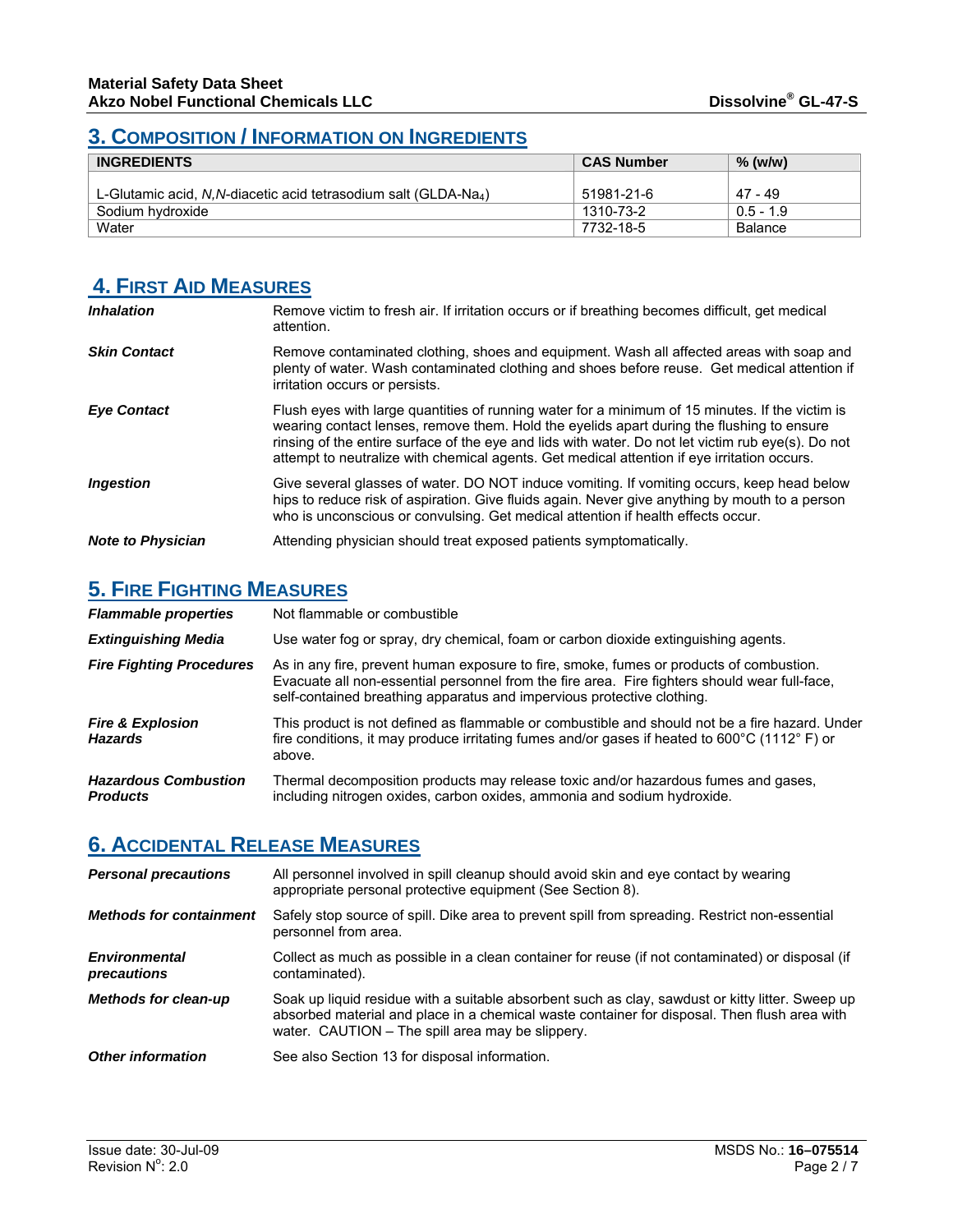REL: Recommended Exposure Limit TWA: Time-Weighted Average Time-Weighted Average

### **7. HANDLING AND STORAGE**

| <b>Handling</b>                                  | Avoid inhalation of vapors or fumes as well as prolonged and/or repeated skin and eye contact.                                                                                                                                                                                                              |
|--------------------------------------------------|-------------------------------------------------------------------------------------------------------------------------------------------------------------------------------------------------------------------------------------------------------------------------------------------------------------|
| <b>Storage</b>                                   | Keep containers closed and dry. This material is suitable for any general chemical storage<br>area. Isolate from incompatible materials such as strong oxidizing agents. Store in PVC, PE,<br>stainless steel or bituminized tanks. Avoid contact with aluminum, copper, copper alloys, nickel<br>and zinc. |
| <b>Recommended Storage</b><br><b>Temperature</b> | Store in a cool and dry place at ambient temperature (below 25°C / 77°F).                                                                                                                                                                                                                                   |
| <b>General Comments</b>                          | Containers should not be opened until ready for use. Opened containers must be closed again<br>properly. It is advised to re-test the product after three years of storage.                                                                                                                                 |

# **8. EXPOSURE CONTROLS / PERSONAL PROTECTION**

*Exposure Guidelines* Other than any exposure limits which may be displayed below, there are no other known exposure limits applicable to this product or its components.

| <b>Chemical Name</b>                                       | <b>OSHA - PELS</b><br>(mg/m <sup>3</sup> ) |                  | <b>ACGIH – TLVs</b><br>(mg/m <sup>3</sup> ) |                  | <b>NIOSH – RELS</b><br>(mg/m <sup>3</sup> ) |                  | AIHA – WEELS<br>(mg/m <sup>3</sup> ) |                  |
|------------------------------------------------------------|--------------------------------------------|------------------|---------------------------------------------|------------------|---------------------------------------------|------------------|--------------------------------------|------------------|
|                                                            | TWA                                        | STEL/<br>CEIL(C) | <b>TWA</b>                                  | STEL/<br>CEIL(C) | <b>TWA</b>                                  | STEL/<br>CEIL(C) | <b>TWA</b>                           | STEL/<br>CEIL(C) |
| L-Glutamic acid, N.N-<br>diacetic acid<br>tetrasodium salt | N/D                                        | N/D              | N/D                                         | N/D              | N/D                                         | N/D              | N/D                                  | N/D              |
| Sodium hydroxide                                           | 2.0                                        | N/D              | N/D                                         | 2.0(G)           | N/D                                         | 2.0(G)           | N/D                                  | N/D              |
| Water                                                      | N/D                                        | N/D              | N/D                                         | N/D              | N/D                                         | N/D              | N/D                                  | N/D              |

#### **[Ref: ACGIH Guide to Occupational Exposure Values, 2009 Edition]**

**Legend:**

|         | Legena. |                                                           |       |                                        |    |
|---------|---------|-----------------------------------------------------------|-------|----------------------------------------|----|
| CEIL:   |         | Ceiling Exposure Limit                                    | PEL:  | Permissible Exposure Limit             | RE |
| STEL:   |         | Short Term Exposure Limit                                 | TLV:  | Threshold Limit Value                  | T۷ |
| $N/D$ : |         | Not Determined                                            | WEEL: | Workplace Environmental Exposure Level |    |
|         | ACGIH:  | American Conference of Governmental Industrial Hygienists |       |                                        |    |
| AIHA:   |         | American Industrial Hygiene Association                   |       |                                        |    |
|         |         |                                                           |       |                                        |    |

NIOSH: National Institute for Occupational Safety and Health

OSHA: Occupational Safety and Health Administration

*IDLH* 

*Ventilation* 

Sodium hydroxide =  $10 \text{ mg/m}^3$ 

*[Immediately Dangerous to Life or Health Concentrations (NIOSH)]*

*Engineering Controls &*  Special ventilation is usually not required under normal use conditions. Ensure that existing ventilation is sufficient to prevent the circulation and/or accumulation of vapors in the air.

#### *Personal Protective Equipment (PPE)*

| <b>Respiratory</b> | Use of respiratory protection is generally not required. However, if use conditions generate<br>vapors, aerosols or fumes and adequate ventilation (e.g., outdoor or well-ventilated area) is not<br>available, use a NIOSH-approved organic vapor respirator with HEPA (High Efficiency<br>Particulate Air) filters to reduce potential for inhalation exposure. Where exposure potential<br>necessitates a higher level of protection, use a NIOSH-approved, positive-pressure/pressure-<br>demand, air-supplied respirator. When using respirator cartridges or canisters, they must be<br>changed frequently (following each use or at the end of the work shift) to assure breakthrough<br>exposure does not occur. |
|--------------------|--------------------------------------------------------------------------------------------------------------------------------------------------------------------------------------------------------------------------------------------------------------------------------------------------------------------------------------------------------------------------------------------------------------------------------------------------------------------------------------------------------------------------------------------------------------------------------------------------------------------------------------------------------------------------------------------------------------------------|
| <b>Skin</b>        | Skin contact with the product should be minimized or prevented through the use of suitable<br>protective clothing, gloves and footwear selected according to use condition exposure potential.<br>For permanent (>8 hours) full contact use, 100% Viton gloves are recommended.                                                                                                                                                                                                                                                                                                                                                                                                                                          |
| Eyes/Face          | Since eye contact may cause irritation, chemical goggles and/or a face shield should be worn<br>when handling this product.                                                                                                                                                                                                                                                                                                                                                                                                                                                                                                                                                                                              |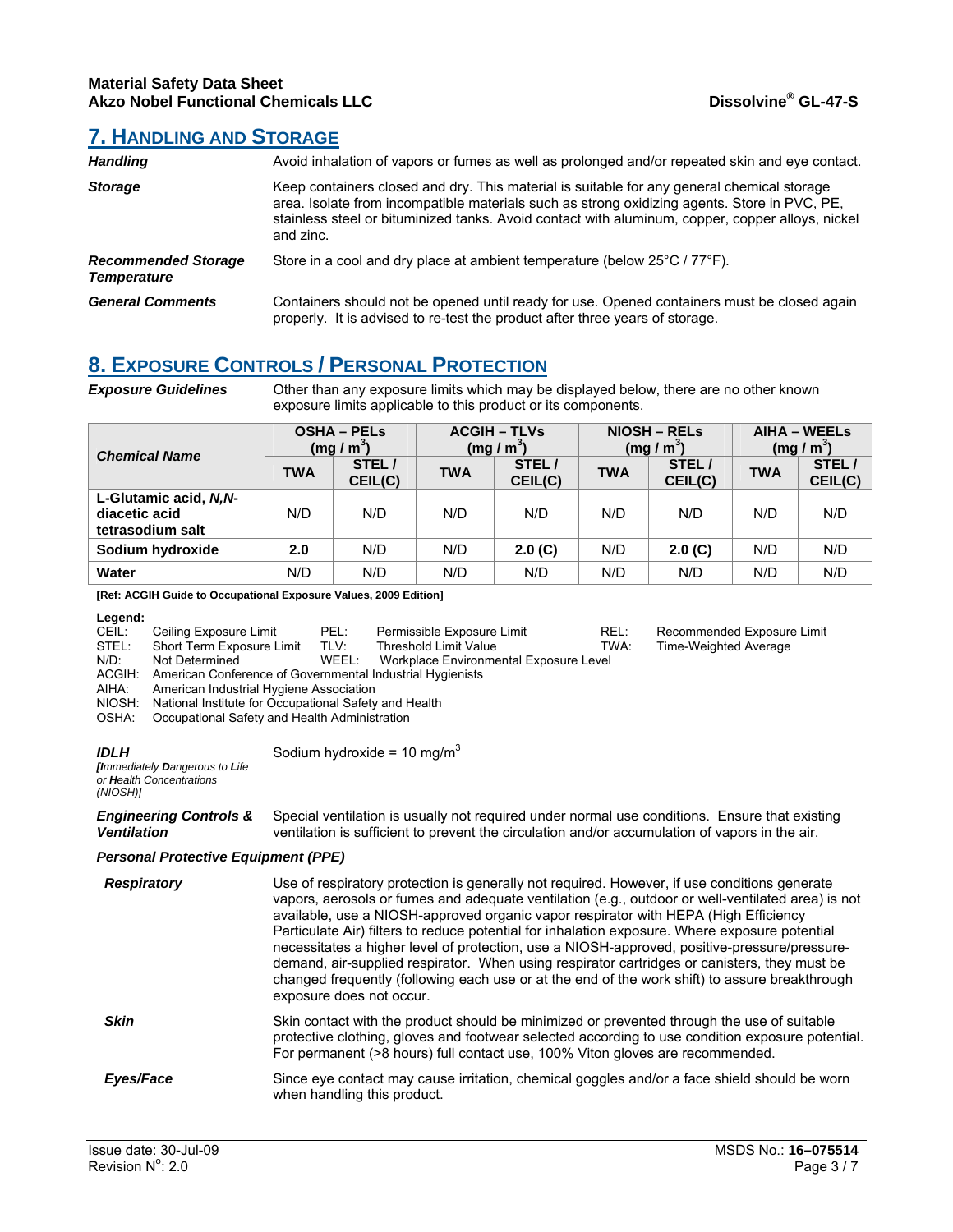### **8. EXPOSURE CONTROLS / PERSONAL PROTECTION (CONTINUED)**

*Hygiene Measures* All food and smoking materials should be kept in a separate area away from the storage/use location. Eating, drinking and smoking should be prohibited in areas where there is a potential for significant exposure to this material. Before eating, drinking and smoking, hands and face should be thoroughly washed.

### **9. PHYSICAL AND CHEMICAL PROPERTIES**

| <b>Appearance</b>                                 |                                             |
|---------------------------------------------------|---------------------------------------------|
| Form                                              | liquid                                      |
| Color                                             | pale yellow                                 |
| Odor                                              | slight ammonia odor                         |
| <b>Boiling Point</b>                              | 221-230°F (105-110°C)                       |
| <b>Bulk Density</b>                               | not applicable                              |
| <b>Evaporation Rate</b><br>(Butyl Acetate=1)      | not determined                              |
| <b>Melting Point</b>                              | $<$ 5°F / $<$ -15°C [crystallization point] |
| <b>Odor Threshold</b>                             | not determined                              |
| рH                                                | 11-12 (1% solution)                         |
| <b>Partition Coefficient</b><br>(n-octanol/water) | Log $P_{\text{ow}}$ < 0                     |
| Solubility in water                               | miscible                                    |
| Solubility in other<br>solvents                   | not determined                              |
| <b>Specific Gravity</b>                           | $1.38 - 1.42$                               |
| Vapor Density (Air = 1)                           | same as water                               |
| <b>Vapor Pressure</b>                             | same as water                               |
| <b>Viscosity</b>                                  | 100-200 mPa.s (68°F / 20°C)                 |
| <b>Volatiles</b> (% by weight)                    | not determined                              |
| <b>Other</b>                                      | not determined                              |
| <b>Flammability</b>                               | not flammable or combustible                |
| <b>Flash Point (Method)</b>                       | not applicable                              |
| <b>Upper Flammable Limit</b><br>(% by volume)     | not applicable                              |
| <b>Lower Flammable Limit</b><br>(% by volume)     | not applicable                              |
| <b>Auto-Ignition</b><br><b>Temperature</b>        | not applicable                              |

< : less than > : greater than ≈ : approximately

## **10. STABILITY AND REACTIVITY**

| <b>Chemical stability</b>                    | This product is stable under recommended storage and handling conditions (see section 7). It<br>is not self-reactive and is not sensitive to physical impact. |
|----------------------------------------------|---------------------------------------------------------------------------------------------------------------------------------------------------------------|
| <b>Conditions to avoid</b>                   | Avoid contact with aluminum, nickel, zinc, copper and copper alloys.                                                                                          |
| Incompatible materials                       | This product is incompatible with strong oxidizers.                                                                                                           |
| <b>Hazardous</b><br>decomposition products   | Under fire conditions the product may support combustion and decomposes to give off carbon<br>oxides fumes $(CO, CO2)$ , nitrogen oxides and ammonia.         |
| <b>Possibility of hazardous</b><br>reactions | Hazardous polymerization is not expected to occur under normal temperatures and pressures.                                                                    |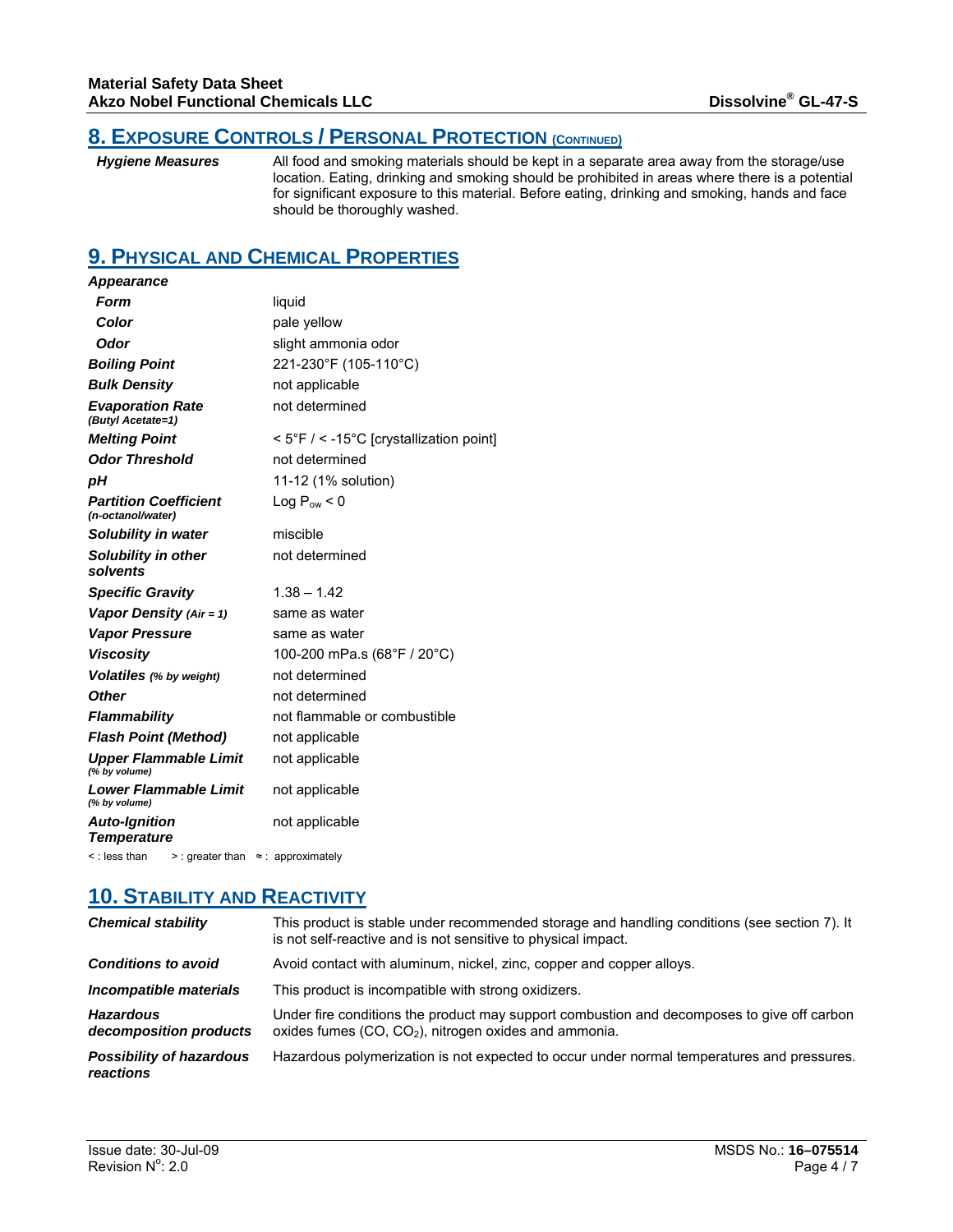#### **11. TOXICOLOGICAL INFORMATION**

| <b>Inhalation - Acute</b>   | The acute $LC_{50}$ for this product is not available.                                                                                                                                                                                                                   |
|-----------------------------|--------------------------------------------------------------------------------------------------------------------------------------------------------------------------------------------------------------------------------------------------------------------------|
| <b>Inhalation - Chronic</b> | No known effects for the mixture.                                                                                                                                                                                                                                        |
| <b>Skin - Acute</b>         | Dermal toxicity for this product is not available. A similar product containing 71% L-Glutamic<br>acid, N, N-diacetic acid tetrasodium (GLDA-Na4) was not irritating to rabbit skin after a 4-hour<br>exposure to 0.5 ml (164 mg). The Primary Irritation Index was 0.0. |
| <b>Skin - Chronic</b>       | No known effects for the mixture.                                                                                                                                                                                                                                        |
| Eyes                        | A similar product containing 71% GLDA-Na4 was minimally irritating to rabbit eyes following the<br>instillation of 0.1 ml (31 mg). The maximum irritation score was 3.3.                                                                                                 |
| <b>Ingestion - Acute</b>    | The oral $LD_{50}$ is expected to be greater than 2,000 mg/kg (rat), based on tests with a similar<br>product containing 71% GLDA-Na4.                                                                                                                                   |
| <b>Ingestion - Chronic</b>  | In a 90-day oral gavage study, GLDA induced reversible changes in some blood and urine<br>parameters without concomitant microscopic changes in the kidneys or other organs. The<br>NOAEL is 300 mg/kg/day.                                                              |
| <b>Sensitization</b>        | A similar product containing 75% GLDA-Na4 was not sensitizing to guinea pig skin.                                                                                                                                                                                        |
| Carcinogenicity             | IARC, NTP, ACGIH and OSHA do not classify this material as a carcinogen or suspect<br>carcinogen.                                                                                                                                                                        |
| <b>Mutagenicity</b>         | A similar product containing 71% GLDA-Na4 was negative in the Ames, CHO HGPRT forward<br>mutation and micronucleus tests. It was weakly clastogenic to CHL cells in vitro.                                                                                               |
| <b>Other Effects</b>        | None known.                                                                                                                                                                                                                                                              |
| <b>Target Organs</b>        | Eyes, kidney and bladder.                                                                                                                                                                                                                                                |

### **12. ECOLOGICAL INFORMATION**

*Ecotoxicity* Experiments on products containing 71-74% L-Glutamic acid, *N,N*-diacetic acid tetrasodium component (GLDA-Na4) yielded the following ecotoxicity data:

| Test                                          | <b>Exposure / Duration</b> | <b>Test Results</b>  |
|-----------------------------------------------|----------------------------|----------------------|
| Daphnia Magna                                 | 48-h                       | $EC_{50}$ > 100 mg/L |
| Algae                                         | 72-h                       | $EC_{50}$ > 100 mg/L |
| <b>Rainbow Trout</b><br>(oncorhynchus mykiss) | 96-h                       | $LC_{50}$ > 100 mg/L |

**Biodegradation GLDA-Na4 gave the following positive and negative results:** 

- Readily biodegradable [Closed Bottle Test and Test with inoculum from Maas & Rhine rivers]
- Inherently and ultimately biodegradable [Zahn-Wellens Test]
- Not readily biodegradable [Modified Sturm Test]
- Not biodegradable under anaerobic conditions
- *Bioaccumulation* GLDA-Na4 has a Log Pow < 3

*Other Ecotoxicity information*  GLDA-Na4 did not inhibit respiration in activated sludge.

#### **13. DISPOSAL CONSIDERATIONS**

*Waste Disposal* In its unused condition, this product is not considered to be a RCRA-defined hazardous waste by characteristics or listings. It is the responsibility of the waste generator to evaluate whether his wastes are hazardous by characteristic or listing. Dispose in accordance with all local, state and federal regulations. NOTE – State and local regulations may be more stringent than federal regulations.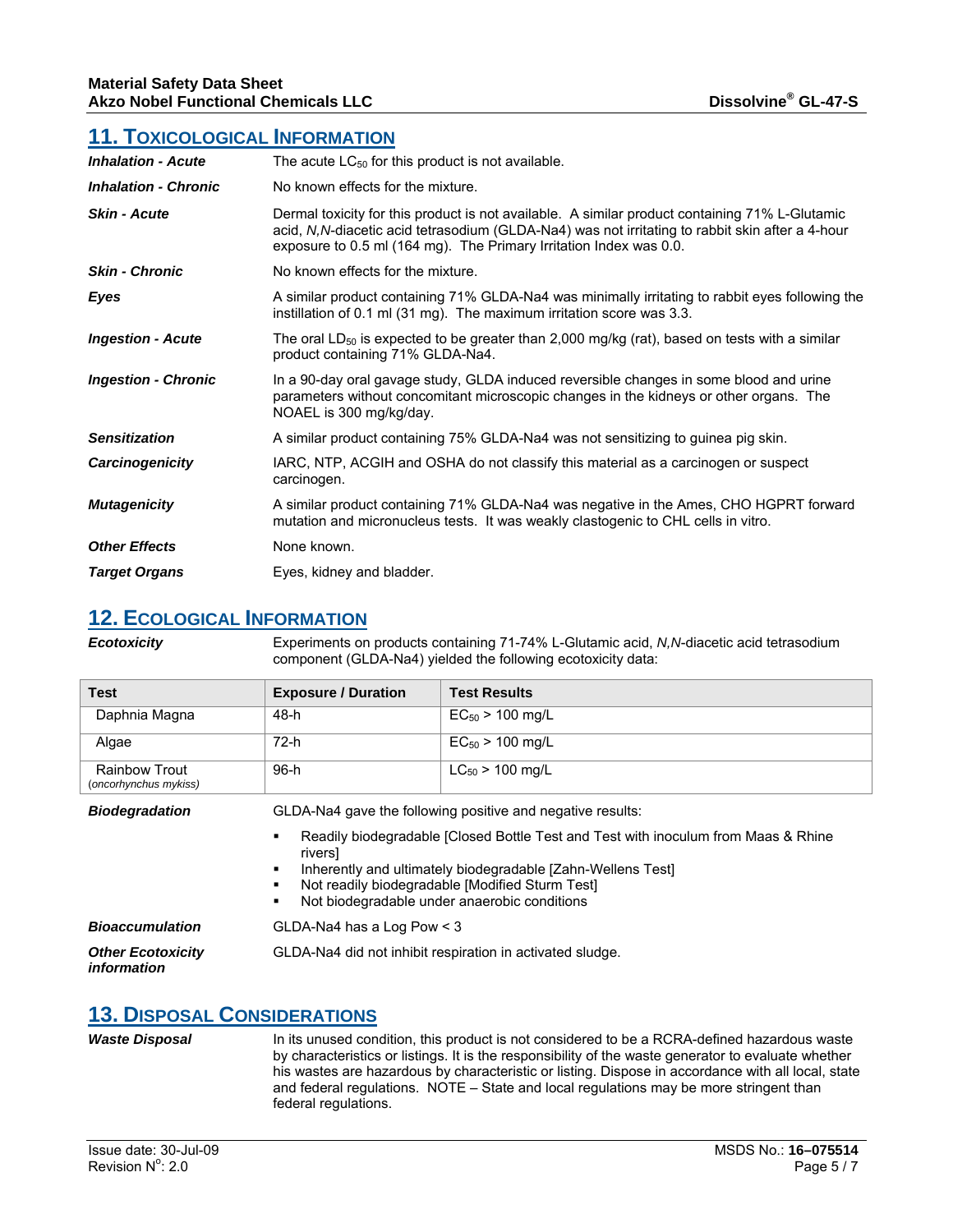### **13. DISPOSAL CONSIDERATIONS (CONTINUED)**

*Container Disposal* Containers should be cleaned of residual product before disposal or return. Since emptied containers retain product residue, follow label warnings even after container is emptied. Empty containers should be disposed of or shipped in accordance with all applicable laws and regulations.

### **14. TRANSPORT INFORMATION**

| <b>Regulatory</b><br><b>Information</b>                                | <b>UN</b><br><b>Number</b> | <b>Proper Shipping Name</b>                                                                                                            | <b>Class</b> | <b>PG</b> | Label     | <b>Additional Information</b>                                                                                                                                     |
|------------------------------------------------------------------------|----------------------------|----------------------------------------------------------------------------------------------------------------------------------------|--------------|-----------|-----------|-------------------------------------------------------------------------------------------------------------------------------------------------------------------|
| US DOT (Land)                                                          | N/R                        | N/R                                                                                                                                    | N/R          | N/R       | N/R       | This product is <b>not regulated</b> as<br>hazardous by DOT, per 49CFR<br>§173.154 (d) exception for materials<br>corrosive to metals (steel and/or<br>aluminum). |
| US DOT (Air)<br><b>Canada TDG</b><br><b>IMDG</b><br><b>IATA / ICAO</b> | <b>UN3267</b>              | Corrosive liquid, basic,<br>organic, n.o.s.<br>(Glutamic acid N,N-diacetic acid<br>tetrasodium salt 47% solution.<br>Sodium hydroxide) | 8            | Ш         | Corrosive |                                                                                                                                                                   |

*Emergency Response Guidebook (2008 ERG)* 153

*Environmentally Hazardous Substances*  [49 CFR 172.101, Appendix A]

Sodium hydroxide: RQ = 1000 lbs (454 kg)

## **15. REGULATORY INFORMATION**

**Regulatory Lists / Inventories:** The components are subject to the following regulatory lists and inventories:

| <b>Substance Name</b>                                 | <b>CAA</b> | <b>CERCLA</b> | <b>IARC</b> | <b>US STATE RIGHT-TO-</b><br><b>KNOW LISTS</b> | CA<br><b>PROP 65</b> | <b>SARA</b> |
|-------------------------------------------------------|------------|---------------|-------------|------------------------------------------------|----------------------|-------------|
| L-Glutamic acid, N.N-<br>diacetic acid<br>tetrasodium | N/R        | N/R           | N/R         | N/R                                            | N/R                  | N/R         |
| Sodium hydroxide                                      | N/R        | χ             | N/R         | CA/FL/IL/MA/MN/NJ/<br>PA/RI                    | N/R                  | N/R         |
| Water                                                 | N/R        | N/R           | N/R         | N/R                                            | N/R                  | N/R         |

#### **National Chemical Inventories Status:**

| <b>Substance</b> | US          |            | Canada      |               | EU<br><b>Australia</b> |                                | Japan       | Korea       | <b>Philippines</b> | China        |
|------------------|-------------|------------|-------------|---------------|------------------------|--------------------------------|-------------|-------------|--------------------|--------------|
| <b>Name</b>      | <b>TSCA</b> | <b>DSL</b> | <b>NDSL</b> | <b>EINECS</b> | <b>AICS</b>            | <b>Zealand</b><br><b>NZIOC</b> | <b>ENCS</b> | <b>KECI</b> | <b>PICCS</b>       | <b>IECSC</b> |
| L-Glutamic acid, |             |            |             |               |                        |                                |             |             |                    |              |
| N.N-diacetic     |             | X          |             | χ             | X                      | x                              | X           | X           |                    |              |
| acid tetrasodium |             |            |             |               |                        |                                |             |             |                    |              |
| <b>Sodium</b>    | х           | χ          |             | x             | х                      | х                              | X           | x           |                    | х            |
| hydroxide        |             |            |             |               |                        |                                |             |             |                    |              |
| Water            | X           | v<br>ᄉ     |             | χ             | X                      | X                              | χ           | χ           |                    | X            |

# **Legend**

AICS<br>
Australian Inventory of Chemical Substances<br>
CA LIST California – Directors List of Hazardous Subst CA LIST California – Directors List of Hazardous Substances<br>CA PROP 65 California Proposition 65 CA PROP 65 California Proposition 65<br>
CAA Clean Air Act, Section 11<br>
CERCLA CERCLA Hazardous Sub Clean Air Act, Section 112 CERCLA CERCLA CERCLA Hazardous Substances<br>
Domestic Substances I ist – Cana Domestic Substances List – Canada